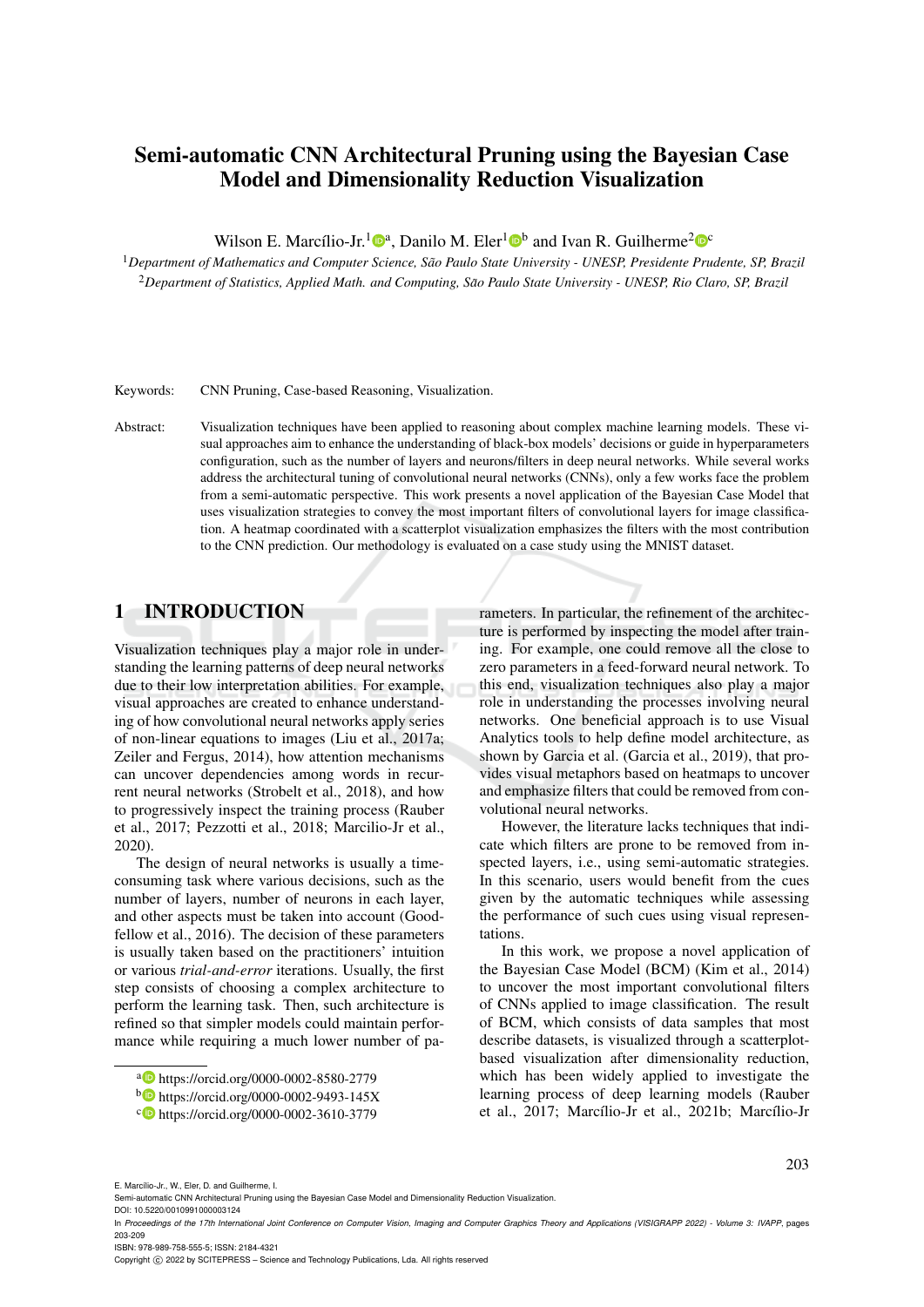et al., 2021a). The scatterplot visualization is coordinated with a heatmap summarizing an activation map that emphasizes which filters could be candidates for removal. Thus, instead of automatically pruning the network with the result of BCM, our approach enhances the trust in the final refinement by letting the users decide which filters—among those indicated by BCM—will be removed from the network. Finally, our approach is evaluated through a case study on the classification of the MNIST dataset. Summarily, the contributions of this paper are:

- Application of the Bayesian Case Model for pruning convolutional neural network;
- A visualization approach for supporting in the network pruning.

This work is organized as follows: in Section 2 we present the related works; Section 3 focus on the explanation of the Bayesian Case Model; our methodology is delineated in Section 4; a use case is provided in Section 5; discussions about the work are provided in Section 6; finally, the work is concluded in Section 7.

#### 2 RELATED WORKS

Using visualization strategies to understand the caveats and decisions taken by neural networks has been a trending topic in the visualization community in the past few years, mainly due to the need to explain these complex models.

According to Pezzotti et al. (Pezzotti et al., 2018), the visualization techniques designed to enhance the analysis of deep neural networks (DNNs) can be divided into three groups: weight-centric, datasetcentric, and filter-centric techniques. The *weightcentric* techniques aim at understanding the relationship among the weight learned by the networks so that the learning process can be understood based on a combination of input-weight-output. These approaches use node-link diagrams (Reingold and Tilford, 1981), and visual clutter is reduced by neuron aggregation and edge bundle (Liu et al., 2017a). *Dataset-centric* techniques are usually employed to understand the training process of neural networks from a higher point of view, such as using dimensionality reduction algorithms to understand the training evolution of such techniques (Rauber et al., 2017) or using star-plots to monitor the evolution of the training process as well as comparing different deep learning models (Marcilio-Jr et al., 2020). Finally, *filtercentric* methodologies aim to understand the patterns learned by the filters, for example, by visualizing the relationships among filters and the labels associated with them (Rauber et al., 2017). Garcia et al. (Garcia et al., 2019), for example, use activation maps to communicate the filter's redundancy to help in architectural tuning. Hohman et al. (Hohman et al., 2020) use aggregation to visualize which features deep learning models have learned and how these features interact inside the model to produce predictions. Clavien et al. (Clavien et al., 2019) utilize heatmap representations to progressively visualize the neuron's activation during the training of deep learning models.

More related to our work are techniques aiming to reduce models by pruning filters. The majority of the methods propose automatic approaches that uses thresholds to remove filters from CNNs (Luo et al., 2017; Liu et al., 2017b; He et al., 2017; Yu et al., 2018; Dubey et al., 2018; He et al., 2019). For instance, Li et al. (Li et al., 2021) propose a visual analytics system to provide users with a better view of the convolutional filters of CNNs and support them with pruning plans. Thus, our work lies between these two approaches since we indicate to users which filters may be good for removal but leave the final to them the final decision.

This work presents a semi-automatic approach that uses visualization strategies to help in the architectural pruning of convolutional neural networks. First, we briefly introduce the Bayesian Case Model (BCM) to explain how it searches for features that explain clustering results. Then, we introduce our approach that uses the BCM output to generate hints for filter removal.

#### 3 BAYESIAN CASE MODEL

The Bayesian Case Model (BCM) (Kim et al., 2014) is an interpretable model that tries to describe the latent space of a high-dimensional dataset through clusters' prototypes and their subspaces. These prototypes (that correspond to actual data points) are described by several features that characterize the data points. In other words, the prototypes are described by a series of features that are important to them.

BCM execution starts with a standard discrete mixture model (Hofmann, 1999) to represent the structure of the data points. Since only the mixture model cannot interpret the clustering result, in the sense that which features contribute the most for the cluster formation, BCM augments the mixture model result by adding the prototypes and subspace feature indicators to characterize/explain the clusters. A few parameters are involved in the BCM execution, as shown in Fig. 1.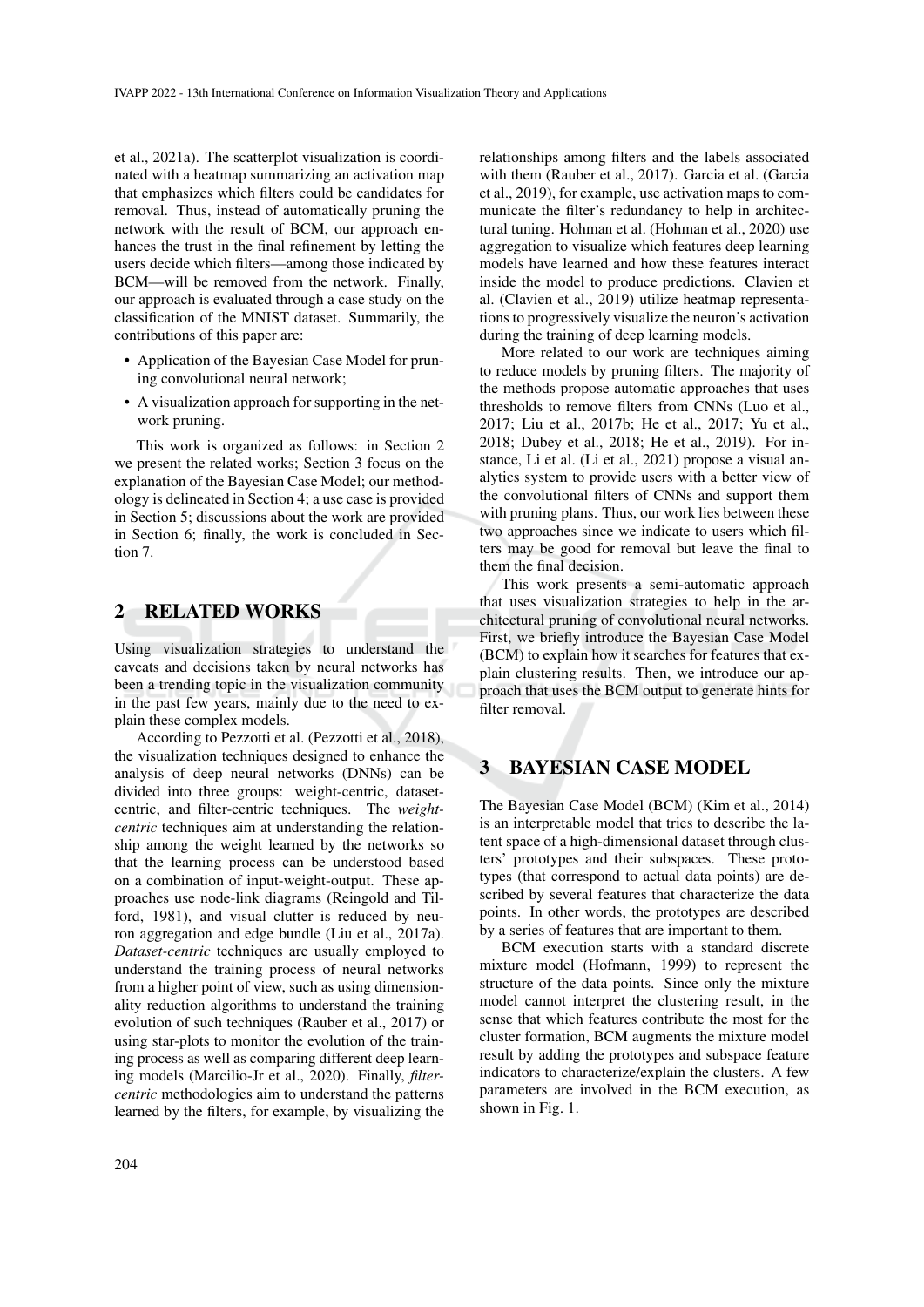

Figure 1: Graphical representation of BCM tecnique (Kim et al., 2014).

The graphical representation indicates all the components used in BCM. Firstly, the algorithm starts with *N* observations ( $X = \{x_1, x_2, ..., x_N\}$ ), where each observation (*xi*) represent a random mixture over *S* clusters. At the beginning of the algorithm, each data point is described by each cluster with random contributions. These contributions are indicated in Fig. 1 by the mixture weights ( $\pi_i \in \mathbb{R}^S_+$ ) that associate a number to each data point, denoted by  $x_{ij}$ . Each of these features is given from one cluster, meaning that which cluster (or subspace) contributes the most to defining the data point. The indication of which cluster defines feature  $x_{ij}$  is denoted by  $z_{ij}$ , and it assumes a value between 1 and *S*. The hyper-parameters *q*, λ, *c*, and α are assumed to be fixed.

BCM is trained so that it returns the prototypes and their corresponding subspaces. While the prototypes correspond to actual data points, the subspaces are a way to tell which features contribute the most to defining the clusters—represented by the prototypes. A complete description of the BCM training process is out of the scope of this paper, and interested readers can refer to the original article by Kim et al. (Kim et al., 2014).

### 4 METHODOLOGY

Defining the architecture of deep learning models is usually a process carried out based on the practitioners' experience. One of the most employed approaches is to start with a complex model (e.g., too many layers, neurons, or convolutional filters) and then refine the architecture while retraining the model to investigate its ability to generalize well for the data. In this case, approaches that help machine learning practitioners to spend less time on architectural tuning are of the great value of rapid prototyping.

Our methodology for architectural tuning is focused on the convolutional layers of convolutional neural networks (CNNs). Consider the CNN architecture of Fig. 2, which we also use in the use case (see Section 5). After the input, the two convolutional layers are responsible for extracting images' features. The dense part of the network contains neurons that use these characteristics to discriminate among classes.



Figure 2: CNN architecture used to train MNIST dataset.

After the training step, we can input an image to the convolutional filters to investigate the importance of that image's structures. In other words, the convolutional process of an input image to the trained layers will result in values that show how each filter assigns importance to that input image and its structures. Given an input dataset *X* that consists of  $|X|$ images, the set of activation images for an input image  $X_i$  results from applying a convolutional layer  $l_k$ and is denoted as  $l_k(X_i)$ . The application of  $l_k$  to an input image  $X_i$  returns  $m$  activation images, resulted from convolution of  $m$  filters by image  $X_i$ . For example, in Fig. 2, the application of layer  $l_2$  to an input image  $X_i$  ( $l_2(X_i)$ ) results in 16 activation images since it contains 16 convolutional filters.

For a single input image, our task is to provide the users with the filters that would be the candidates for the removal. Thus, we use BCM to return such information based on the activation images of that image. Since BCM accepts a matrix of observations by dimensions, we transform the filter activations of each input image into dimensions. So, we transpose the matrix of flattened convolutional filters, as shown in Fig. 3. Before feeding such a matrix to BCM, we first linearly scale each pixel of filter activation to the range  $\in [0, 10]$  to decrease the computing time of the BCM algorithm. From the output of BCM, we are only interested in the subspaces, i.e., the features of the matrix and, consequently, the filters that are most important for the input images.

Notice that by transposing the matrix of flattened convolutional filters (see Fig. 3), we construct a matrix in which each filter corresponds to a column. We choose to represent the filters as columns since BCM returns prototypes (rows of the matrix) and the associated dimensions (columns of the matrix) used to de-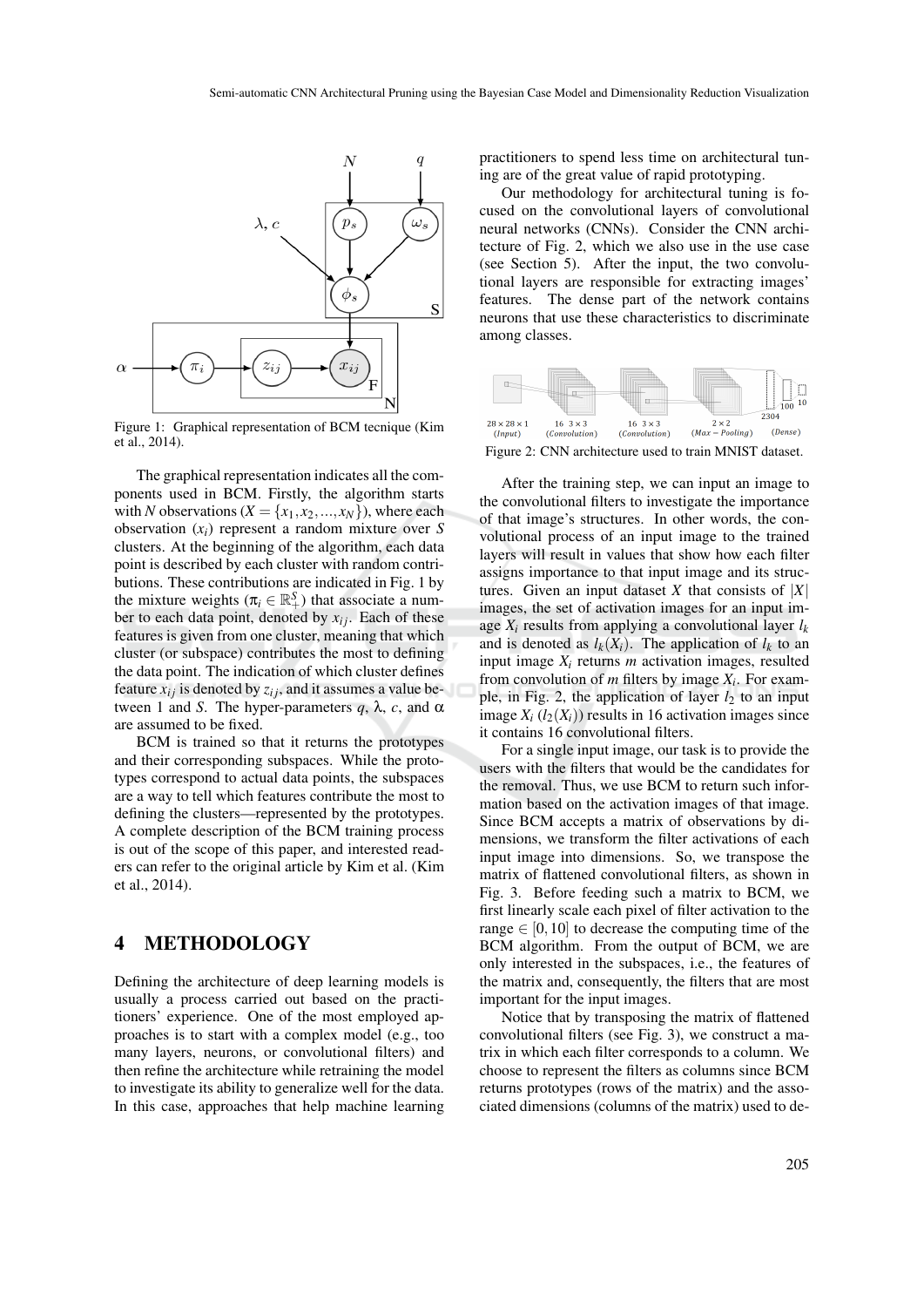

Figure 3: Generating input matrix for BCM technique. For each input image, *m* activation images are generated, where *m* is the number of filters in the analyzed layer. These activation images are flattened and then transposed to be fed to the BCM technique.

scribe the prototype. Thus, choosing only one prototype for the matrix created using the activation images of an input image, BCM returns the dimensions used to describe all of the matrices, in other words, the most important filters. We discard the prototype in our application.

Finally, since we have to repeat the process described for each input image, we select from the test set only a representative set to apply the BCM. Such a representative set is constructed using the SADIRE (Marcilio-Jr, 2020) sampling selection technique, which builds the representative set after dimensionality reduction (DR) and can preserve most of the structures imposed by the DR technique.

#### 4.1 Visualization Design

To visualize the result of BCM after selecting the most important filters, we used coordination between scatterplot and heatmap visualizations, as presented in Fig. 4. In this context, the coordination between these two visualizations means that the interaction in one view (e.g., scatterplot) results in a change in the other (e.g., heatmap). The main view, the scatterplot is shown in Fig. 4(a) allows users to investigate the separation among classes imposed by the learning features from the CNN. When interested in a particular data sample, the interaction with the circles (through mouse clicks) makes the visualization update the *Activation Map* and *BCM Heatmap*, as shown in Fig.  $4(b)$  for samples of classes 0, 1, and 9. While the *Activation Map* shows the filter activations for that image, and the *BCM Heatmap* shows which filters BCM considers important for subspace definition.

As commented in the previous section, we used a sampling approach to feed BCM with fewer data samples. Fig. 4(a) shows a subset (the sampled data points) used for computing the most important filters using BCM, where circle area encodes the number of points represented by each sampled point—notice that the selected data points are evenly

distributed throughout the projected space since we used SADIRE (Marcilio-Jr, 2020) sampling technique. When users click on data points, the filter activations for the sample are visualized in the activation map (see Fig.  $4(b)$ ). The results of the BCM algorithm are shown in the BCM heatmap, where each cell of the heatmap corresponds to the respective filter activation in the *Activation Map*. The dark-blue cells indicate the filters in which BCM is judged important, while light-blue cells indicate filters not as important for defining the subspace.

Fig. 4 shows the state of the visualization after clicking on ten samples of different classes in the scatterplot representation (a)—the visualization is updated with the activation maps and BCM output for the ten points. The example highlighted in red further explain the process for and point from class five.

It is worth emphasizing that an automatic approach to extracting the most important filters after BCM and then refining the network would be possible. However, our visualization strategy allows users to trust in the final refinement due to their expertise in tuning network hyperparameters. Finally, the visualization also decreases the chances in which BCM may fail to capture the contribution of each filter to define the subspace of a particular image.

## 5 USE CASE

In this use case, we employ BCM, and the visualization design explained in Section 4 to prune filters from convolutional layers of a CNN trained to classify the MNIST (LeCun and Cortes, 2010) dataset, which consists of hand-written digits. The dataset comprises 50*k* training images, 10*k* validation images, and 10*k* test images. The CNN architecture is described as follows (also, see Fig. 2):

- 1. A  $28 \times 28 \times 1$  input image;
- 2. A Convolutional Layer I:  $26.3 \times 3$  filters;
- 3. A Convolutional Layer II:  $163 \times 3$  filters;
- 4. A  $2 \times 2$  max-pooling layer (dropout 0.25);
- 5. A fully connected layer;
- 6. A dense layer with 100 neurons (dropout 0.25);
- 7. A soft-max output layer with 10 neurons.

The CNN was trained during 500 epochs, achieving 0.9243 of accuracy and 0.25704 of loss. From the projection of the test set in Fig. 4, we can see that imposing a separation to this dataset is a relatively easy task. The primary source of error comes from the similarity of digits' traits, such as for the digits six and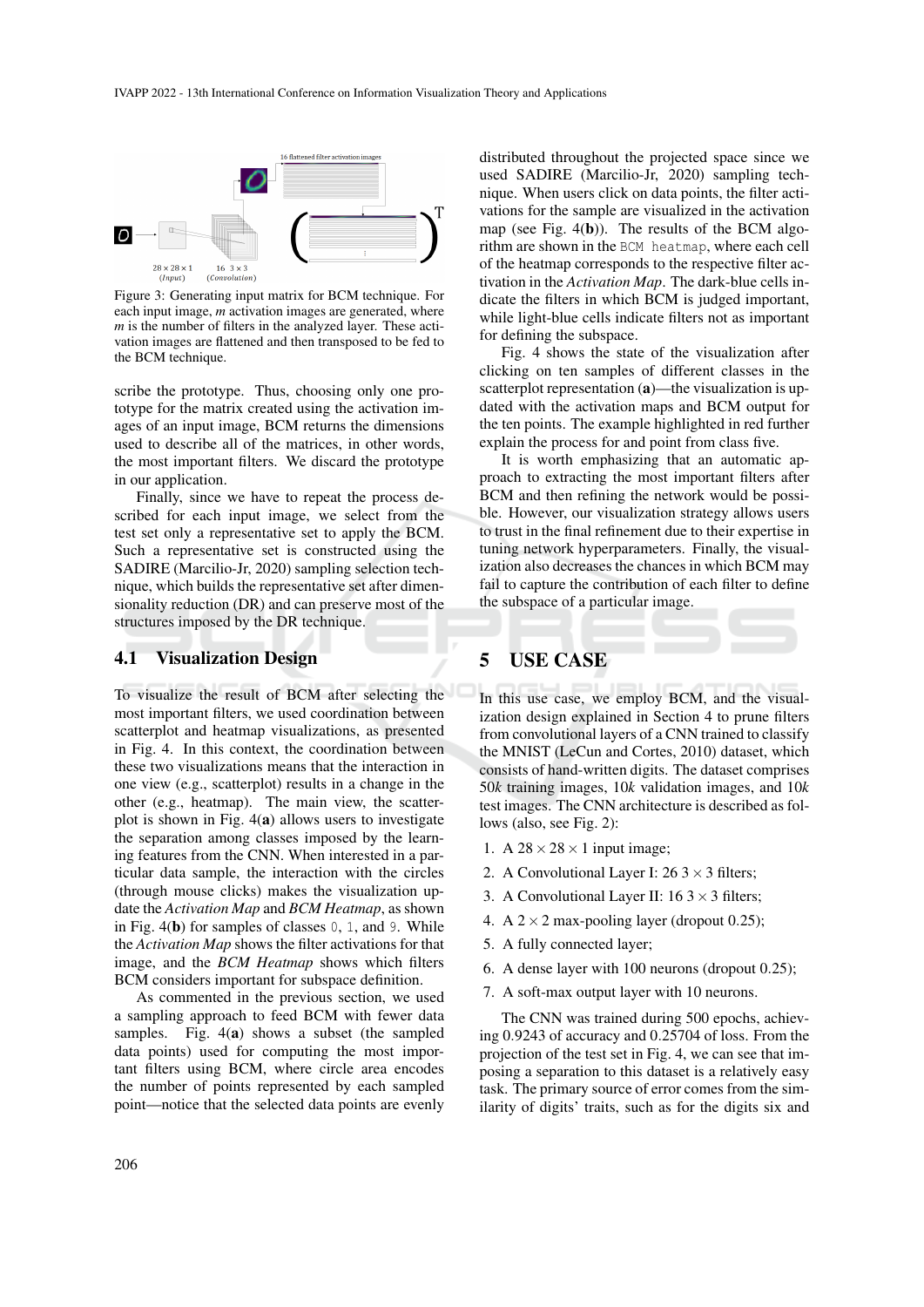

Figure 4: Assessing feature importance using Bayesian Case Model (BCM) and visualization techniques. The projection of the test set can be seen by the scatter plot visualization in (a) to help users make sense of the similarity among data points. After clicking on a circle of the projection, all of the activation filters are shown in another view, as seen in (b). The important filters highlighted by BCM are encoded as a heatmap, where each cell encodes a filter, and darker blue encodes the filters defined as important.

five (6 and 5). With such an idea in mind, it could be interesting to verify if all the filters of a given convolutional layer contribute to the classification of the hand-written digits. In this case, users would know if their architecture needs to be more complex—when all the filters contribute to the prediction, but the loss is high—or if its architecture could be pruned—when the model is already showing good performance.

We already know that our architecture is performing quite well on the MNIST dataset. Our methodology could be applied to find candidates to reduce the number of parameters while maintaining as much of the model's performance as possible. After computing the BCM for each  $l_2(X_i^{test})$  of the test set that is, for each set of filter activations for all data observations in the test set—we selected the filters highlighted in orange of Fig. 5 as the important ones, that is, the remaining of the filters were removed from the Convolutional Layer II. Then, predicting the test set with the pruned architecture resulted in 0.9278 of accuracy and 0.247421 of loss. Here, removing the filters that were not doing a valuable job to help the model discriminate hand-written digits increased the accuracy and reduced the loss. Such a result could be explained by the fact that the filters with no useful contribution may introduce artifacts that can confuse the model when predicting the class of the digits with a complex trait so that removing these filters from the network could reduce the probability of such errors.

One may notice in Fig. 5 that a few filters seem to present very similar activation patterns. When designing a CNN, each filter of a convolutional layer is meant to capture a different characteristic of the input data, such as information about borders, textures, and shape. So, if two or more filters present similar activations, it means they are redundant. The redundancy has the same problem with filters that do not activate



Figure 5: Highlighting important filters based on the importance returned by BCM (*BCM heatmap*) and the visual inspection of the activations in the *Activation Map*.

at all, and they do not add information that the following layers could use to discriminate among digits. As a result, redundant filters can also be removed from the convolutional layer.

Fig. 6 shows the features kept in the final configuration of Convolutional Layer II with redundancy removal in mind. In this case, by visualizing the feature activations classified as important by the BCM technique, consecutive filters that express similar activation were removed together with the features expressing no contribution. After predicting the test set with the filter configuration of Fig. 6 the model achieved 0.9281 of accuracy and 0.24984 of loss.

Although we had only a slight gain in the performance after filter pruning, augmenting the performance of deep learning models is a difficult task when the model is already presenting good results (Rauber et al., 2017). Moreover, removing filters means removing computational operations, which leads to a decrease in time execution to train and prediction a big challenge for deep learning models. Lastly, by successively using our methodology, practitioners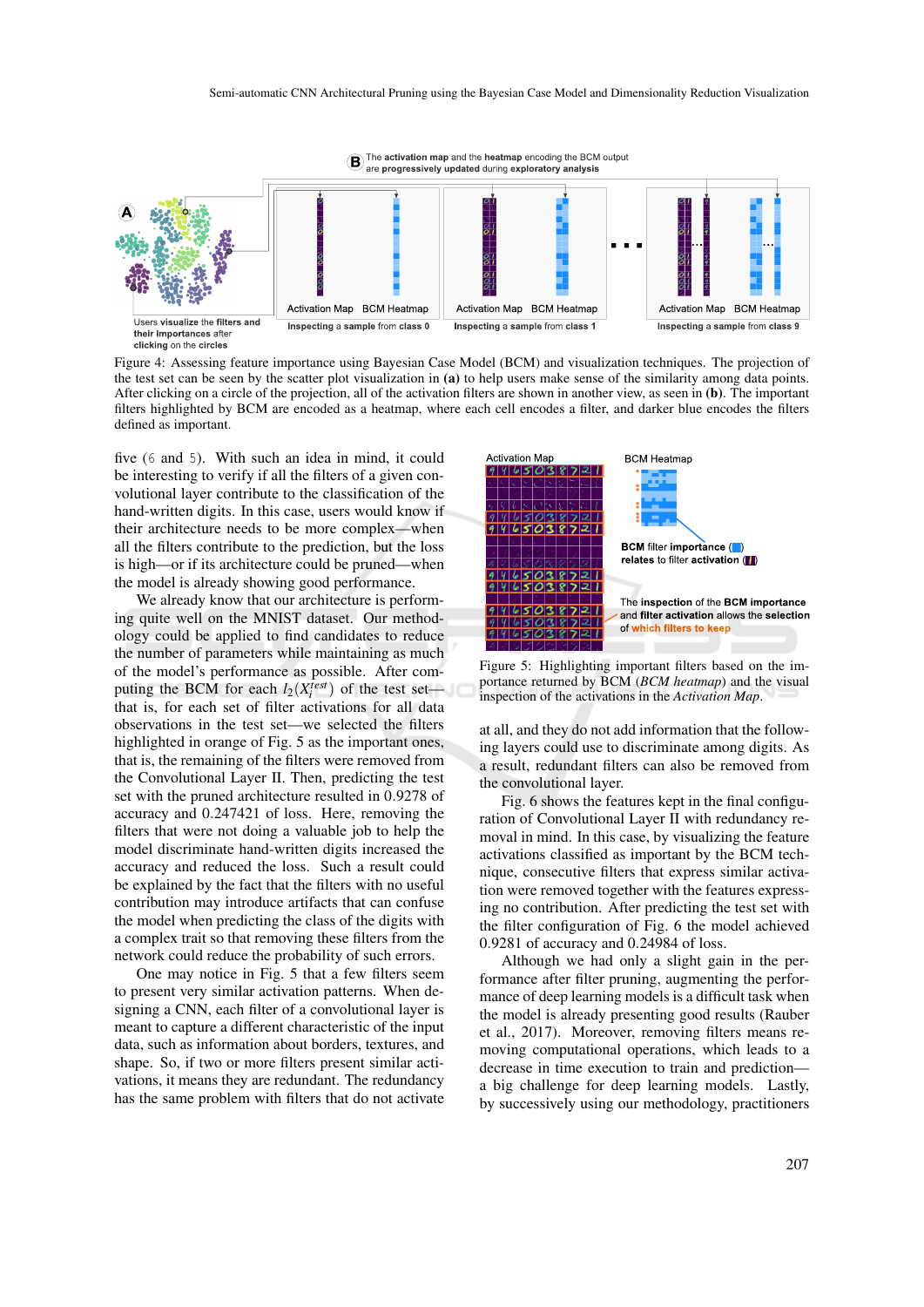

Figure 6: Using visual inspection to remove redundancy among convolutional filters. Besides identifying useful filters, our approach allows users to discover redundancy among filters visually—redundant filters contribute similarly and can be removed from the convolutional layer.

could build an intuition on designing more efficient deep learning models. The performance of CNN before and after the two refinements is shown in Table 1.

Table 1: Performance of the CNN before and after two refinements.

| Model               | Loss                 | Accuracy          |
|---------------------|----------------------|-------------------|
| Initial             | 0.25794              | 0.9243            |
| After refinement #1 | $0.24742 \downarrow$ | $0.9278 \uparrow$ |
| After refinement #2 | $0.24984$ 1          | $0.9281 \uparrow$ |
|                     |                      |                   |

HN

### 6 DISCUSSION

We demonstrated the usefulness of our approach during the experimentation section to aid in the architectural tuning of a convolutional neural network. By employing scatterplot and heatmap visual metaphors to emphasize the similarity among data points and the importance of the filters, users can get an overview of how filters react with inputs presenting higher or lower similarity. Such a task is further improved by the coordination mechanism that draws columns of filter activations and filter importance as users click on data points of interest. In this case, given two or more data points, users can quickly inspect if filters contribute in a contrastive fashion, contribute equally, or even if filters do not contribute at all to the model's prediction.

Another interesting application of our approach consists of allowing users to investigate the filters for a particular cluster of images, supported by the coordination between the scatterplot and the activation map. Focusing on a group of interest, users may understand the activation patterns and how the convolutional neural work made the decisions to the classification.

One limitation of our methodology is related to the computational complexity of the Bayesian Case Model and by the fact that a matrix must be generated for each input image, as explained in Section 4. Although this problem can be reduced using representative data points of the dataset used in this work, we plan to investigate alternative solutions further or develop simpler versions.

Another limitation of our approach is related to an well-known problem of representing classes using color. While humans can differentiate well ten classes represented by colors (Ware, 2012), realworld datasets commonly have more classes. Thus, in order to prune deep learning models trained on more than ten classes, the interaction mechanism to visualize the filters' patterns using the heatmap would need a different approach, such as selection boxes on the interface.

# 7 CONCLUSIONS

The design of deep learning architectures can be a tedious task. The most common approach is to define models that are way too complex for the problem in consideration and then fine-tune the architectures by removing filters or layers. Then, the models are retrained with tuned architecture to achieve similar performance.

In this work, we propose a semi-automatic approach that uses the Bayesian Case Model (BCM) to identify the most important filters of convolutional layers based on the activation of the filters. Users can explore the dataset through scatterplot visualization while investigating the filters' activations and their corresponding importance to the model's prediction using coordination mechanisms. A preliminary use case shows that BCM can select the filters that truly contribute to the model's performance. At the same time, the visualization emphasizes other aspects that contribute to the classification performance of datasets, such as redundancy among filters. After removing non-important filters, the prediction with finer CNN architectures yielded better results.

In future works, we plan to analyze more complex datasets and well-known CNN architectures to fully understand how much of these architectures could be removed while maintaining performance. Besides that, we plan to implement an entire pipeline where all the techniques involved in our methodology would be integrated.